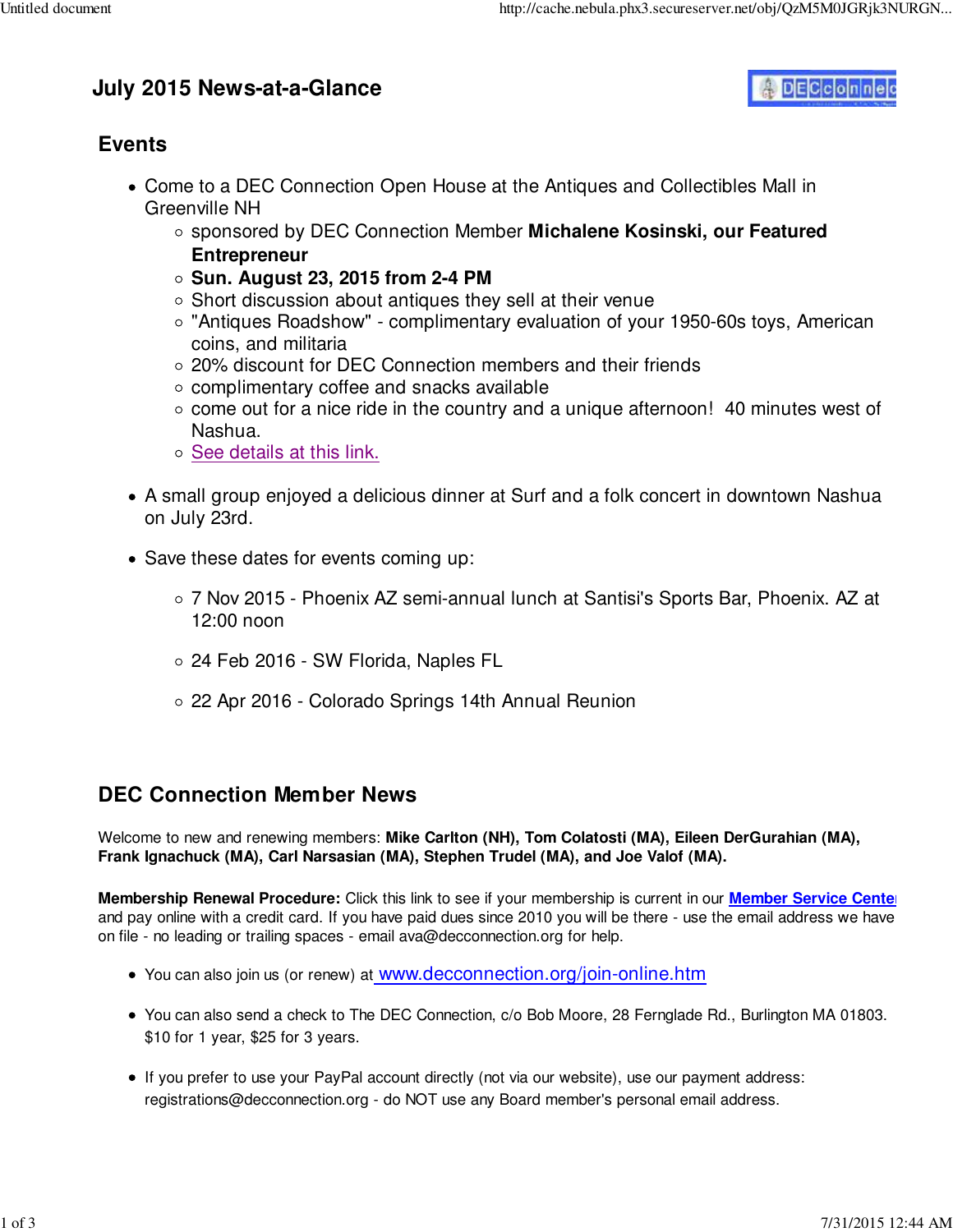Staying on our email list: Our newsletter contact manager removes names if the recipient mail server sends a rejection notice. If you haven't received DEC Connection's News-at-a-Glance in a while, or you changed your email address, re-register for our free e-news at: http://www.decconnection.org /mail.htm

# **DEC Connection Member NewsBytes:** send yours to: **ava@decconnection.org.**

See our NewsByte archive page.

**From Marcia Russell:** It is a most gracious miracle that after all this time we remain connected... thus the web we had woven was a solid web that continues to connect respective groups of DECies together as in; the west coast crowd; the CXO gang; AZ gang; CA contingents, the Florida snow birds and the myriad of Cape Cod connected affiliations and some Euro connections and others are still in place. I think it is quite special to have such continued deep rooted connections after 20 years. I have indeed been fortunate in that I had a few years back a circa 1960's Itek reunion regarding the Hubble and spy satellites projects. I was involved with the team as a key person doing the critical data entry that had to be correct. The

event was hosted by General Abrams. marciarussell@comcast.net

Eagle-eyed **Mary Cole** forwarded a link to **Steve Kallis'** Digital film Library on www.archives.org. **Along the Shorelines of the Skies** is an industrial film showing how a PDP-8 is used to calibrate instrumentation used in space probes. Also a PDP-12 application tracking pulsars is featured. The 50-year anniversary of photos from Mars and Mariner occurred in mid-July. mary.cole@comcast.net, skallisjr@juno.com

#### **Sad News Dept.**

We are saddened to report the death of former Digital engineer Dick Miller of Colorado Springs. See Memorial page for details.

## **Website Updates**:

- **Where to Donate your Digital Equipment gear**
- US - **Medicare webinar presentations and Q-and-A** now online: Medicare is much more complex than one would think... and there can be some expensive surprises. The presentations and Q-and-A from the HPAA Medicare webinar are now online. Both speakers are very experienced, succinct, and practical. **http://www.hpalumni.org/medicare**
	- Part 1 -- Medicare Explained -- with Heads Up Warnings, by non-profit health insurance counselor Connie Corrales.
	- Part 2 -- Medicare for HP Retirees, by Aon Retiree Health Exchange analyst David Rew.
	- Part 3 -- Q and A. Again thanks to Curt Gowan for this valuable advice.
- A handy list of health-related resources for "near-seniors" is on our Links page.
- If you know someone who has been offered the HP 2014 U.S. Phased

Retirement Program, please send them this link: http://www.hpalumni.org/PRP This independent site has advice and reference info from HP alumni who have gone through previous retirement/layoff cycles. We also have an email list for updated info and moderated discussions. Thanks to

- Curt Gowan for this info.
- Know someone who is leaving HP? Please pass the word to anyone leaving HP to use the HP Alumni Association's "ASAP Checklist" immediately. It has advice and mutual help -- developed by HPAA members -- on the many things you have to do before you lose access to HP's internal systems. Thanks to Curt Gowan for this posting. Go to http://www.hpalumni.org/asap (HPAA membership not required.)
- The PBS video of the documentary about Ken and the history of DEC, Digital Man/Digital World, is available

online (\$25+s/h) from the PBS store:

http://www.shoppbs.org/product/index.jsp?productId=13315614

It's a wonderful hour-long nostalgia trip. Enjoy! For those who prefer to watch the free version on their computers, the URL is: http://video.wfyi.org/video/2282149336/

Use your **MEMBER SERVICE CENTER**! Use the gold Member Login button if you have paid dues since 2010. There are queries to find members in your area, and forms to submit to update your profile, send your news, DEC stories, and business listings for our public online yellow pages. You can check your dues status and renew your membership online. You can email a small photo for your profile, access or request membership in our LinkedIn Group, and send info for articles such as Featured Entrepreneur.